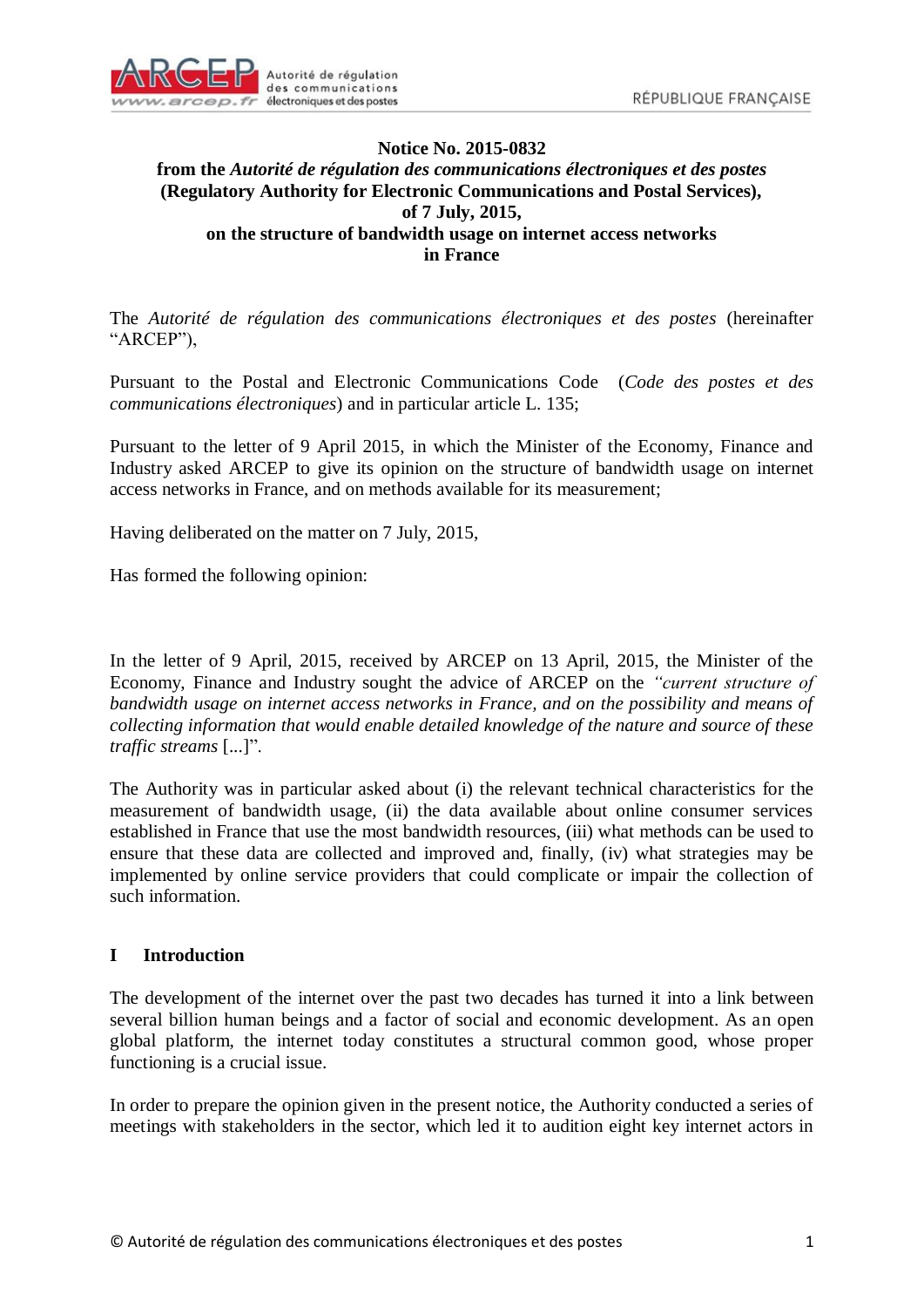France<sup>1</sup>. A questionnaire was also sent to several actors seeking, in particular, to obtain technical and quantitative information that could enhance the opinion.

This opinion therefore constitutes a technico-economic contribution by ARCEP to the Government's reflections on the possibility of establishing a reliable and accurate analysis of the traffic flow within internet access networks in France. It does not encompass future possible use that might be made of the results of those measurements.

ARCEP's considerations are based on two essential - and to a certain extent interdependent characteristics of a traffic measuring system:

- **The depth of analysis** from simply counting the flow volume to identifying the origin or the nature of the traffic;
- **The measurement point** the point in the network where the measurement is taken.

In general, the Authority considers that the relevance of a system for measuring bandwidth usage on internet access networks must be assessed on the basis of several criteria: technical and legal feasibility; cost and complexity of implementation; reliability; completeness; and the easily verifiable character of the results obtained.

After several preliminary considerations on the functioning of the internet (section [II\)](#page-1-0), the different points within the network where traffic measurement may be carried out and the different depths of analysis that can be envisaged are presented and evaluated, with a comparative analysis of advantages / disadvantages (section [III\)](#page-4-0). This is followed by a section on the impact of different delivery modes of internet traffic and the bypass measures that can be put in place by actors who do not want their flows to be measured or identified (section [IV\)](#page-10-0).

### <span id="page-1-0"></span>**II Preliminary considerations on the functioning of the internet**

This section presents some technical considerations on the functioning of the internet, relevant to the measurement of bandwidth usage on internet access networks.

For more specific information about interconnection arrangements, the major categories of actors and the different internet traffic delivery modes, please refer to the Authority's 2012 report to the Parliament and the Government on Net Neutrality<sup>2</sup>.

### **II.1 Traffic and growth trends**

With the development and generalisation of high and very high-speed broadband internet access networks, the number of actors offering innovative uses and services has multiplied. These new uses have been accompanied by an increase in exchanged traffic, growing at a sustained pace, which has, in turn, encouraged the development of more efficient networks. At the global level, it is estimated that over the next few years this traffic will continue to

<sup>1</sup>  $1$  Two internet service providers (ISPs), two content and application providers (CAPs), an internet exchange point (IXP) operator, an international transit provider, a hosting service provider and a company specialising in the analysis of network performance.

 $<sup>2</sup>$  In particular annex 4, p. 84 and annex 6, p. 93.</sup>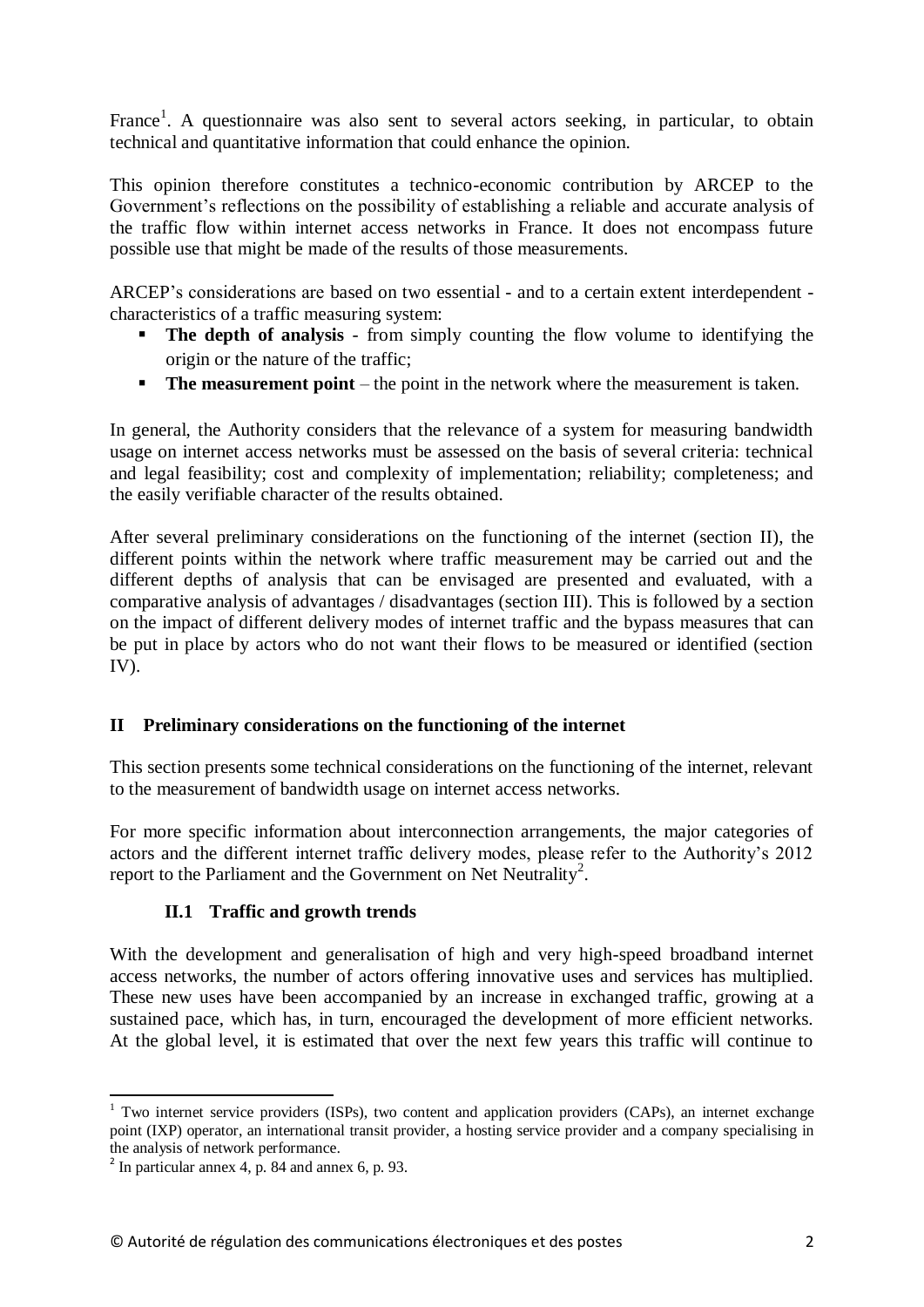grow year on year, $3$  by nearly a fifth on fixed networks and by half on mobile networks. The trends in France should broadly follow those for the global level.

The nature of the exchanges that take place on the internet has also changed profoundly. In proportion, web browsing has become largely a minority activity, supplanted in particular by the dissemination of audiovisual streams, which consume a large amount of bandwidth. Video streams are experiencing such a boom that, according to the operators, they now represent more than half of the traffic carried and have become the main driver of the growth in traffic.



*Usage distribution across all carried traffic*<sup>4</sup>

This evolution is accompanied by a profound change in paradigm. Although the internet was originally developed in a decentralised way, on the basis of direct exchange between users, the last decade has seen the development of usage, particularly in the audiovisual field, based on a client-server model.

Furthermore, the traffic has gradually become concentrated around a few major sources, resulting from the merger of the main content and application providers (CAPs) that have emerged at the global level. For example, the information provided to ARCEP during preparation of this opinion reveals that more than half of the traffic carried on internet networks in France is delivered by only 5 autonomous systems<sup>5</sup> (corresponding to service suppliers, hosting providers or technical intermediaries), of the 60,000 that make up the internet.

These two phenomena of constant increase and concentration of traffic have caused a major change in the traffic profile, which now moves predominantly downwards, from the main global CAPs towards internet users.

 3 Source: CISCO - *Visual Networking Index Forecast*, February 2015.

<sup>4</sup> Source: replies to the questionnaire sent out by ARCEP.

<sup>&</sup>lt;sup>5</sup> An autonomous system (AS) is the smallest level of internet unit, and designates a network, or a set of IP addresses, under the control of a single entity.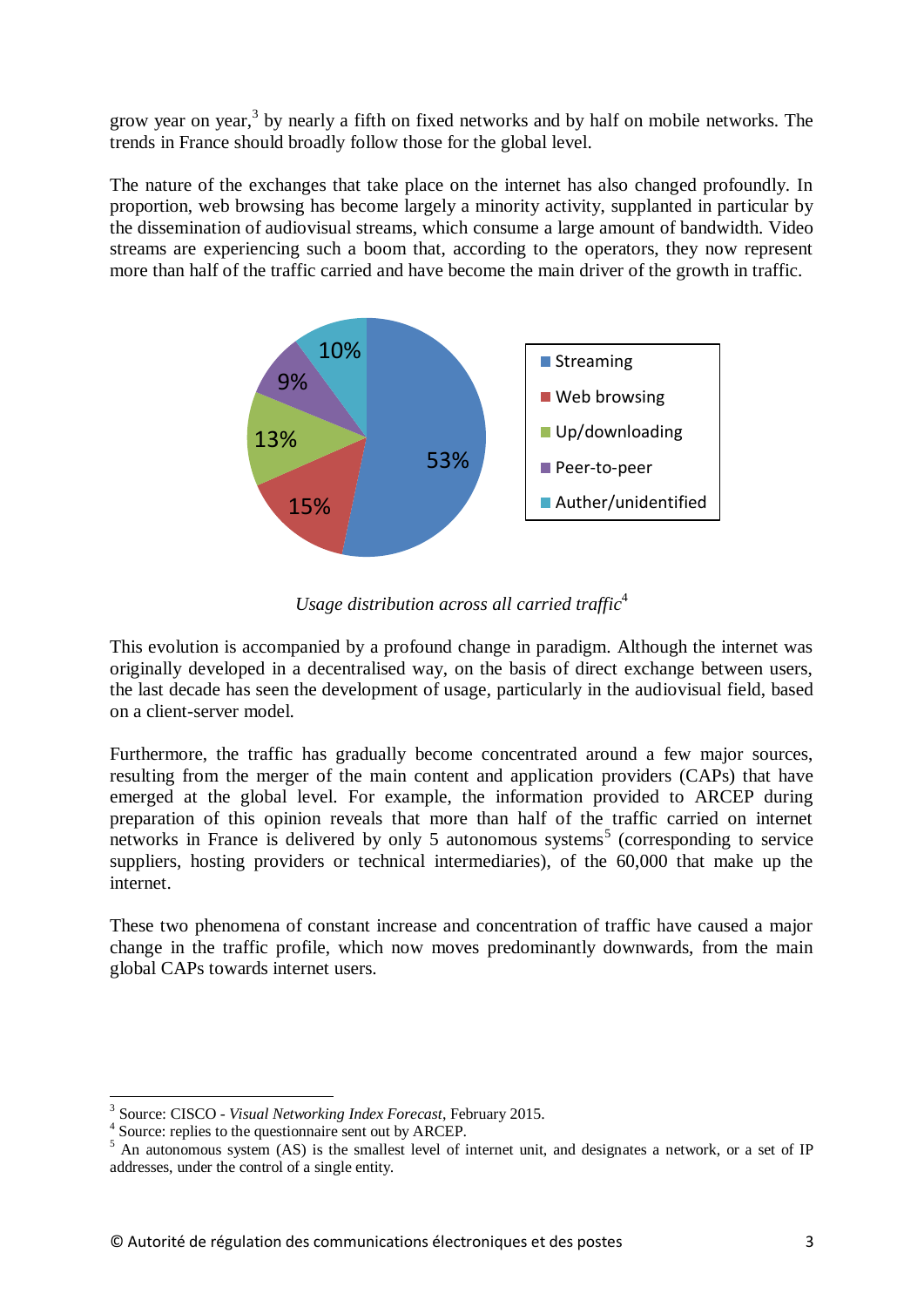### **II.2 Traffic delivery methods**

To keep up with the changes described above, internet traffic delivery methods have undergone a transformation. Notably, various types of technical intermediaries have emerged, dedicated to improving and optimising the dissemination of audiovisual content, as well as technical solutions aimed at bringing content closer to the end user by means of cache or CDN servers $<sup>6</sup>$  (which host a copy of the content).</sup>

These delivery modes can be combined, as shown on the following diagram.



*Internet traffic delivery methods (illustrative example)*

# **II.3 Difficulties related to the identification of "***online service providers***"**

<span id="page-3-0"></span>The internet is characterised by a strong decorrelation between, on the one hand, the content, services and applications provided and, on the other hand, the networks that ensure their dissemination, in a predominantly undifferentiated manner.

In this regard, it should be emphasised that the notion of "*online service provider*" mentioned in the letter of referral is not, as such, a legally defined term.

Furthermore, while, as the Council of State notes in its 2014 annual survey, *Le numérique et les droits fondamentaux* (Digital technology and fundamental rights), the Trust in Digital Economy Act formulates a *summa divisio* between website publishers and technical intermediaries such as hosting providers, which is based on the idea that the latter have a purely passive role without knowledge of the information they store, it is more and more difficult to make this distinction in practice.

<sup>1</sup> <sup>6</sup> *Content delivery networks*.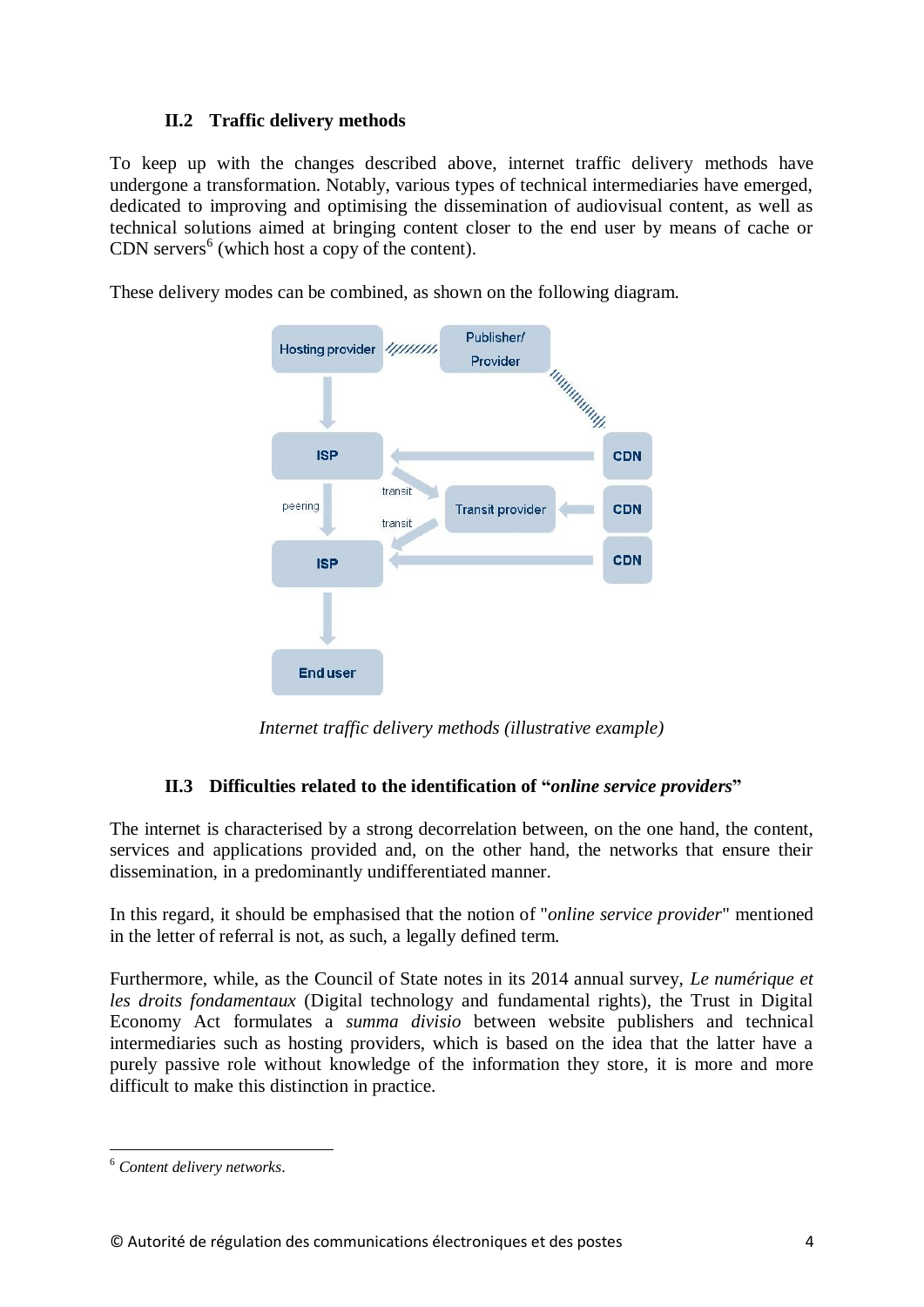By way of illustration, for a same platform of online videos, it can be complex to identify the content publisher, which could be, depending on the case, the platform operator or a third party.

Taking into account the uncertainties mentioned above, and independently of any technical considerations, there is therefore no single, unequivocal, infallible or exhaustive method for associating an IP packet circulating on the internet with an online service provider or, respectively, to identify the set of IP packets associated with a given online service provider.

On the technical level, a thorough analysis of traffic flows and their content (through *Deep packet inspection* or DPI, see below) could permit an in-depth knowledge of the nature of a service. A case-by-case analysis may then make it possible to identify the provider or providers of relevant services, depending on the definition adopted for this concept. However, the increasing use of data encryption - which aims to ensure the integrity and confidentiality of information exchanges - can make this analysis inoperable in practice.

According to the information gathered from different actors by ARCEP during the preparation of this opinion, in mid-2015, the share of encrypted traffic on the internet as seen by  $ISPs<sup>7</sup>$  in France runs at nearly 50 per cent, as against approximately 5 per cent in  $2012^8$ .

### <span id="page-4-0"></span>**III Measurement and identification of the characteristics of internet traffic**

In this section, after introducing several aspects of metrology [\(III.1\)](#page-4-1), the different levels of analysis according to which measurements can be performed are presented and compared [\(III.2\)](#page-6-0), followed by the various points in the network where a measuring system can be implemented [\(III.3\)](#page-8-0).

<span id="page-4-1"></span>The advantages and drawbacks of each method are evaluated in light of the criteria set forth in section [I.](#page-0-0)

### **III.1 Some aspects of metrology**

### III.1.1 Relevant volumes

In order to scale their networks (links and active equipment), operators most often base themselves on a bitrate indicator (usually expressed in Gbit/s) of traffic streams routed over one or several given links. This indicator reflects the amount of data passing through a link or through the entire network per unit of time. It can therefore take account of possible peaks of traffic due to an increase in usage. In practice, this is how an increase in capacity is planned for and then implemented by the operator, when the observed bitrate reaches a certain proportion of the capacity on a part of its network. The bitrate indicator therefore reflects the investments made by the access providers.

In turn, the volume indicator, in terabytes $^9$  (TB), translates the total amount of data having flowed through the network during a given period. Although providing some insight on enduser consumption, it appears less relevant for the quantification of bandwidth usage. In fact,

 7 Internet service provider.

<sup>&</sup>lt;sup>8</sup> Source: Response to the questionnaire sent by ARCEP.

<sup>&</sup>lt;sup>9</sup> 1 Terabyte =  $8*2^{40}$  bits  $\approx 8*10^{12}$  bits.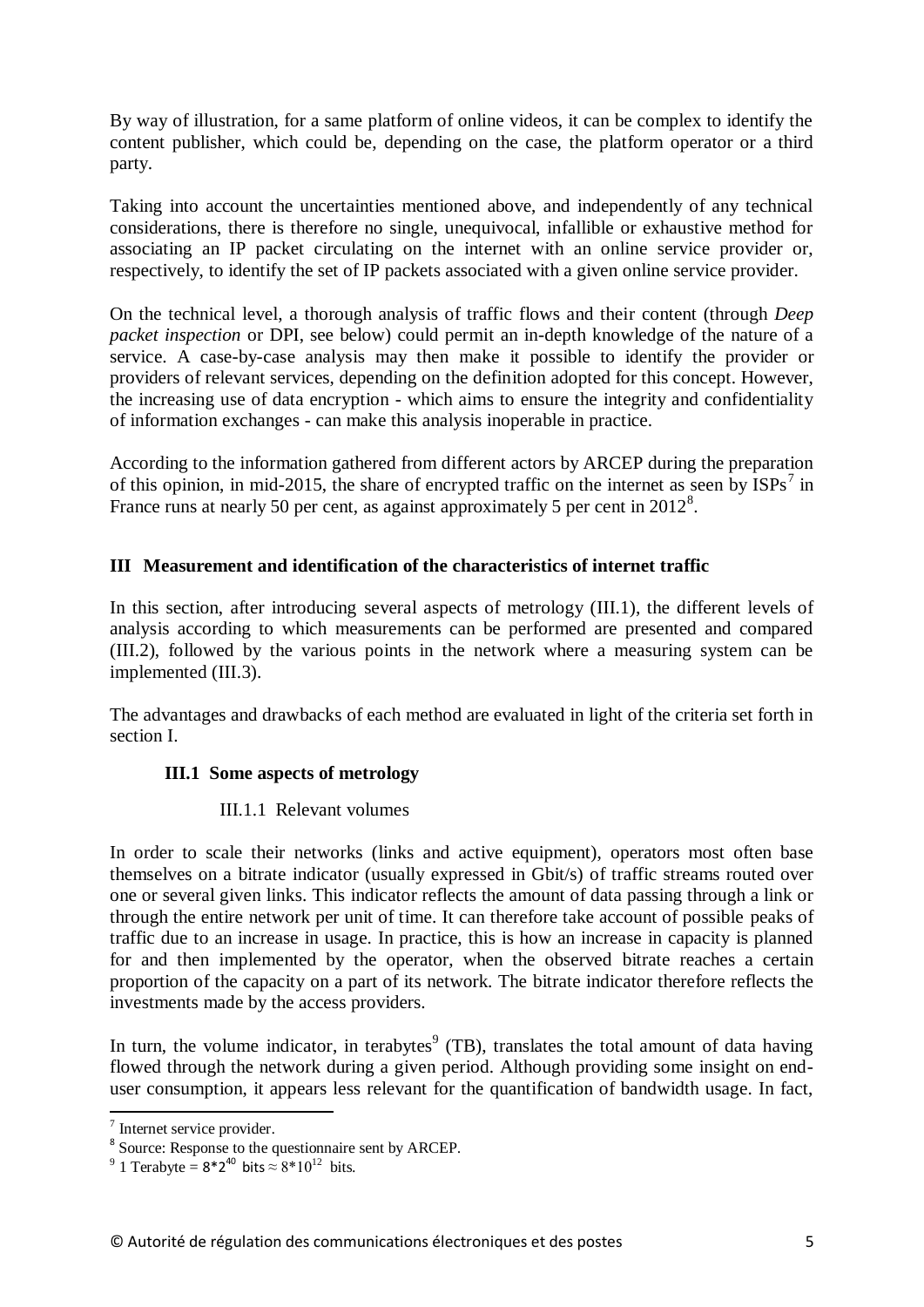without reference to the dimension of time, it does not enable an operator to correctly size their network and is therefore not representative of their recurring costs or investments undertaken by them. It is in general not tracked by ISPs on fixed networks.

### III.1.2 Sampling frequency and reference value

The traffic sampling frequency corresponds to the time interval between two measurements. The higher the sampling rate, the more correctly the measures can represent the rate of traffic carried. However, considerable storage and processing capacity would be necessary to manage the volume of data generated. A low - and less expensive - sampling rate risks missing the sudden peaks or drops characteristic of the internet traffic profile.

In order for it to be representative of bandwidth use on a network, the reference value used in the framework of a measuring system should include high demand periods of the day.<sup>10</sup> Including those periods during which there is a heavy call on bandwidth resources as sampling reference points allows an ISP to ensure adequate routing capacity, including during times of increased traffic.

According to the information gathered by ARCEP, the most common method used by operators, especially for the purposes of sizing or for billing certain traffic delivery services, is to measure the volumes carried at five-minute intervals, and to deduce the average bitrate based on these intervals. The daily or monthly reference value used is then the  $95<sup>th</sup>$  percentile of these flows. This value represents the bandwidth usage of a network during a period of very high load, whilst at the same time eliminating the highest peak measurements, which correspond to rare phenomena and are of short duration.



*Illustration of traffic (flow) trends during a typical day*

For more information on these aspects of metrology, the work of the International Telecommunications Union (ITU) and the Internet Engineering Task Force (IETF) on these questions is particularly recommended.

### III.1.3 Traffic asymmetry

Two types of traffic streams can be distinguished within an ISP: outgoing flows, issued by its customers, and incoming flows, traffic that reach them. The development, in the course of these last few years, of services based on the client-server model is today reflected by a

<sup>1</sup> <sup>10</sup> Also called *"peak"* hours, as opposed to "*off-peak"*, when there is lesser demand for network resource usage.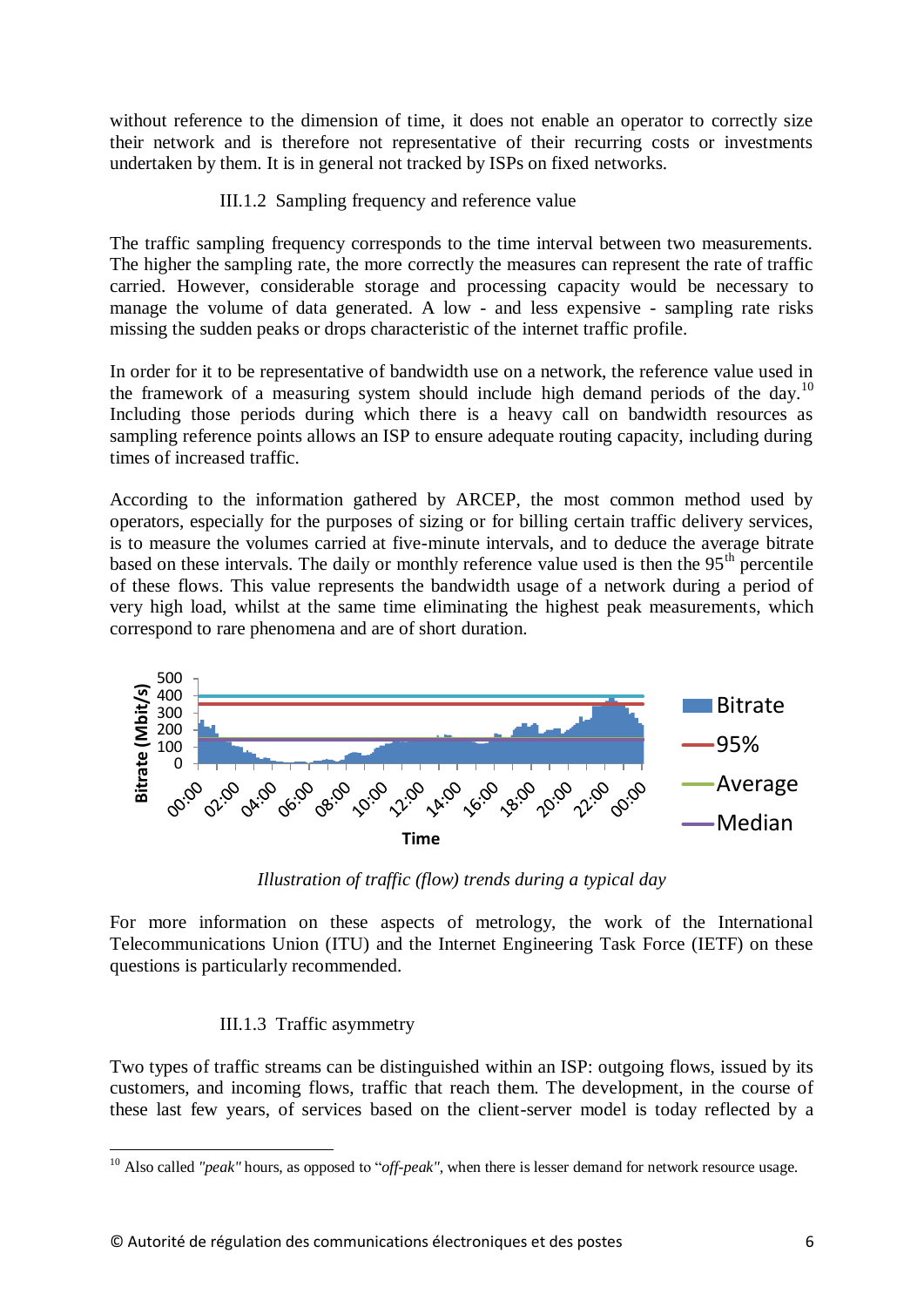marked asymmetry between these incoming and outgoing flows. This asymmetry increases as richer content, with a greater bandwidth consumption (for example, high definition audiovisual content), are made available to internet users. The ratio between the outbound and inbound traffic at the interconnection points between ISPs and major content providers can be one to twenty, or even greater $11$ .

Since the transmission links are bi-directional, the reference value for network sizing (or transit agreements, for example) is the highest value between the inbound and outbound flows. When estimating the bandwidth usage of an internet access network in France, it seems possible that outgoing traffic flow may be neglected, relative to incoming traffic flows.

### **III.2 Characterisation of internet flows: the different levels of analysis**

<span id="page-6-0"></span>Measurement of bandwidth usage on internet access networks can be carried out at three main levels of analysis. These are, in ascending order of granularity and complexity:

- Recording of data volumes passing through a link by using meters embedded in the network equipment, with data collection via the SNMP protocol. It is possible to deduce the traffic bitrate through regular requests to these meters at frequent intervals;
- Identification of the source and destination of traffic, thanks to tools such as Netflow/IPFix, which allow the addresses indicated in the IP packet headers to be collected, therefore make it possible to deduce the originating AS.
- Analysis of the content of transported packets, thanks to techniques and probes such as Deep Packet Inspection (DPI), which make it possible to retrieve richer information on the nature of the services transported.

**.** 

<sup>&</sup>lt;sup>11</sup> Estimate produced from the interconnection data collected periodically by ARCEP as part of ARCEP decision no. 2012-0366 on the introduction of information gathering on the technical and pricing terms governing interconnection and routing of data, as amended by decision no. 2014-0433-RDPI.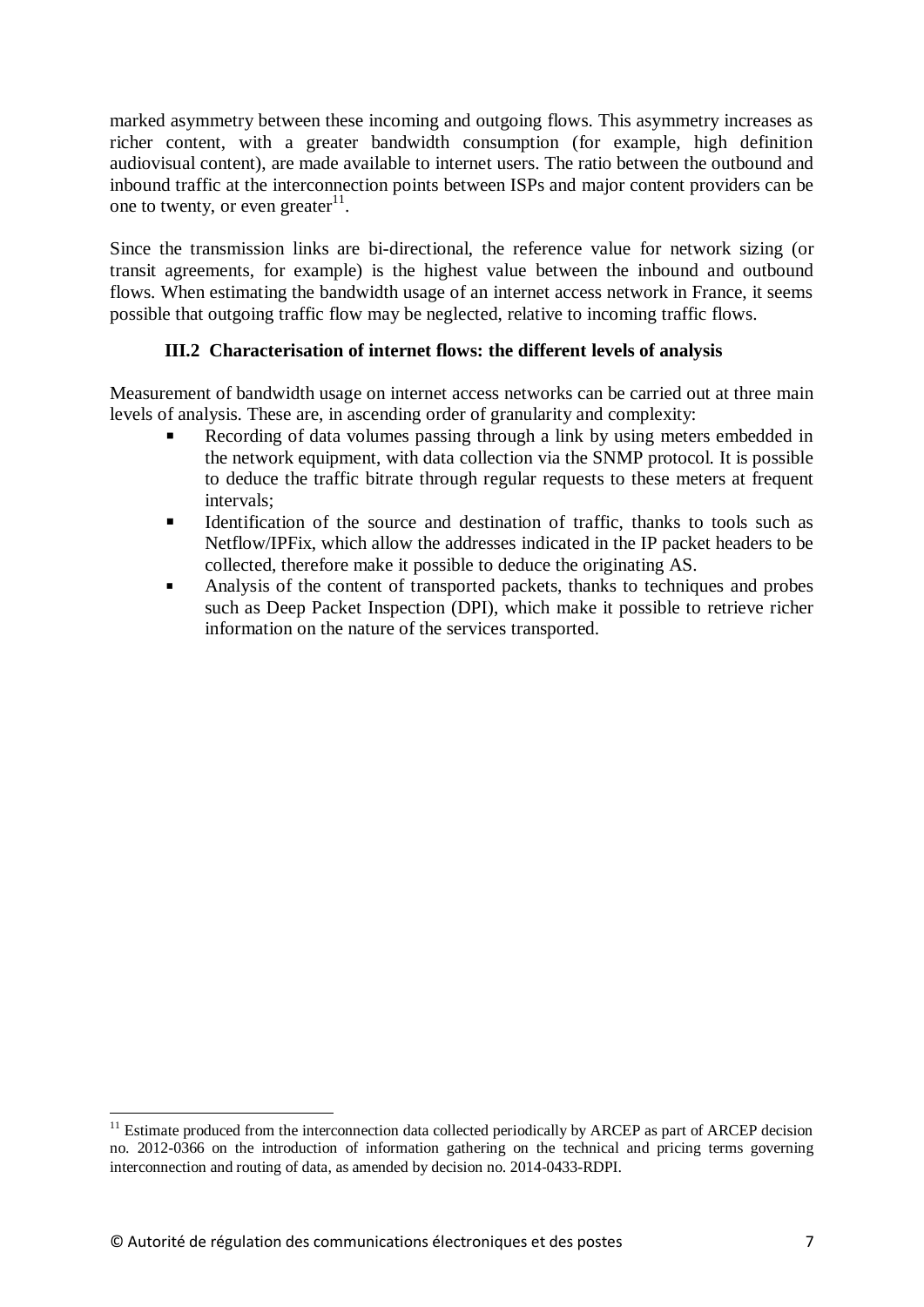| <b>Level of</b><br>analysis                                                            | <b>Tools used</b>                                                                                                                                                                                                                                | <b>Advantages</b>                                                                                                                                                                                                                                                                                                                                                                                                                                                                                                                                                                        | <b>Drawbacks</b>                                                                                                                                                                                                                                                                                                                                                                                                     |
|----------------------------------------------------------------------------------------|--------------------------------------------------------------------------------------------------------------------------------------------------------------------------------------------------------------------------------------------------|------------------------------------------------------------------------------------------------------------------------------------------------------------------------------------------------------------------------------------------------------------------------------------------------------------------------------------------------------------------------------------------------------------------------------------------------------------------------------------------------------------------------------------------------------------------------------------------|----------------------------------------------------------------------------------------------------------------------------------------------------------------------------------------------------------------------------------------------------------------------------------------------------------------------------------------------------------------------------------------------------------------------|
| <b>Measurement</b><br>of traffic flow                                                  | - Software solutions that,   - Reliable data.<br><b>SNMP</b><br>through<br>the<br>protocol,<br>gather<br>the<br>information<br>that<br>is<br>continuously collected by<br>different<br>the<br>network<br>devices (switches, routers,<br>$etc.$ ) | Certifiable<br>$\overline{\phantom{a}}$<br>and<br>information<br>exhaustive<br>network<br>device<br>(at<br>interface level).<br>$\omega_{\rm{max}}$<br>Standardised<br>and<br>commonly used SNMP<br>protocol (RFC 3411 and<br>later).<br>- Inexpensive tools, easy<br>to implement.                                                                                                                                                                                                                                                                                                      | - No identification of<br>form of flow (origin,<br>nature<br>destination,<br>of<br>service, etc.).<br>- Identification of the<br>interconnected actor <sup>12</sup> .                                                                                                                                                                                                                                                |
| <b>Identification</b><br>of the origin<br>and<br>destination<br>(AS) of the<br>traffic | - Softwares based on the<br>Netflow / IPFix protocols,<br>retrieval<br>enabling<br>and<br>aggregation of information<br>concerning<br>the<br>flows<br>running through a given<br>router.                                                         | - Enables identification<br>of the<br>originating<br>$\mathbb{IP}$<br>address of the flow and<br>of<br>deduction<br>the<br>originating AS (idem for<br>the destination).<br>- Enables identification<br>of the ports used and to<br>deduce from this the use<br>wide-spread<br>of<br>some<br>applications<br>(web)<br>browsing, e-mail, etc.).<br>Standardised<br><b>IPFix</b><br>$\overline{a}$<br>protocol (RFC 7011).<br>- Compatible with a wide<br>variety of routers<br>and<br>of<br>systems<br>administration.<br>Widely<br>used<br>and<br>relatively<br>easy<br>to<br>implement. | - Statistical results based<br>flow<br>sampling<br>on<br>(current usage consists<br>most often of a sampling<br>rate of 1:1000).<br>- Significant costs and<br>risk<br>of<br>equipment<br>performance degradation<br>in case of over-frequent<br>sampling.<br>- Identification of the<br>originating AS of a flow<br>does not systematically<br>allow the publisher of<br>content to be identified.                  |
| <b>Identification</b><br>of the nature<br>and publisher<br>of the flows                | - Service cards installable<br>in routers.<br>Software<br>solutions<br>$\frac{1}{2}$<br>deployable<br>network<br>on<br>equipment.<br>Physical<br>probes<br>installable at output ports<br>of network equipment.                                  | - Enables identification<br>originating IP<br>of the<br>address of the flow and<br>deduction<br>of<br>the<br>originating AS.<br>- Enables identification<br>of the nature of the flow<br>and therefore the type of<br>associated use.                                                                                                                                                                                                                                                                                                                                                    | - Statistical results based<br>on flow sampling<br>$\equiv$<br>Risk of equipment<br>performance degradation<br>in case of over-frequent<br>sampling.<br>- Very costly solutions to<br>implement at the level of<br>individual<br>operator<br>networks:<br>important<br>investment and operating<br>costs<br>in<br>storage<br>and<br>processing capacity.<br>- Intrusive nature of the<br>analysis<br>carried<br>out, |

 $12$  In the case of a public peering within an internet exchange point, the data obtained would not enable identification of who, among the members of the exchange point, was originator or recipient of an IP packet.

-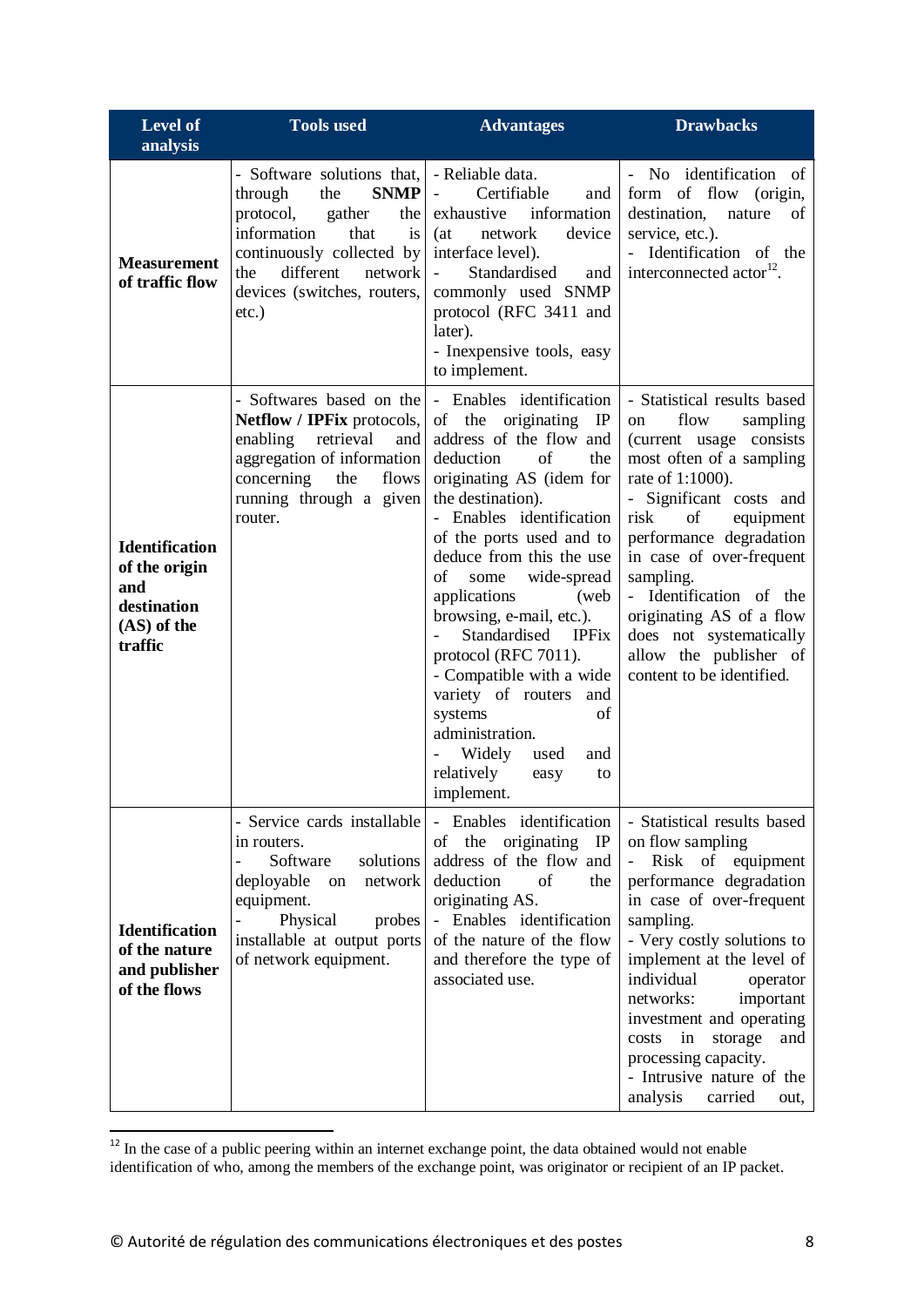|  | which       | may  | raise                      |
|--|-------------|------|----------------------------|
|  |             |      | questions in relation to   |
|  |             |      | the protection of personal |
|  | data.       |      |                            |
|  |             |      | - Very degraded results in |
|  | the         | case | data<br>of                 |
|  | encryption. |      |                            |

#### **III.3 The different points of traffic measurement**

<span id="page-8-0"></span>The flows carried by an ISP pass through different levels of its network between the inbound transit point and the end user. Traditionally, four network segments are identified:

- The local access network (local loop), i.e. the section located between the subscriber and the first active network access equipment:<sup>13</sup>
- The transport or backhaul network constitutes the first level of end user traffic aggregation. Its role is to carry traffic between the access equipment and the first routers  $(BRAS/BNG<sup>14</sup>)$ , which manage authentication and access to the service and provide the interface with the core network;
- The core network, the level at which the traffic is carried at national or international level and sometimes to the edge of the network. It is composed of a small number of very high capacity routers, forming a very resilient grid. The core network is the socalled "backbone" of an ISP's network;
- The point of interconnection, which is made up of internet routers and clusters marking the boundary between the network of the ISP and the rest of the networks that make up the internet.





The traffic can be measured at the interface between each of these layers, which is characterised by a category of active equipment that can accommodate a device to measure the traffic. At each of these points it is, apart from the exceptions listed below, possible to collect measurements at the different levels of analysis and granularity discussed in [III.2.](#page-6-0)

<sup>1</sup> <sup>13</sup> For example: DSLAM (*Digital Subscriber Line Access Multiplexer*) for copper access networks; CMTS (*Cable modem termination system*) for wired access networks; OLT (*optical line terminal*) for optical fibre access networks; NodeB for mobile 3G access networks and eNodeB for mobile 4G access networks.

<sup>14</sup> *Broadband remote access server* / *Broadband network gateway.*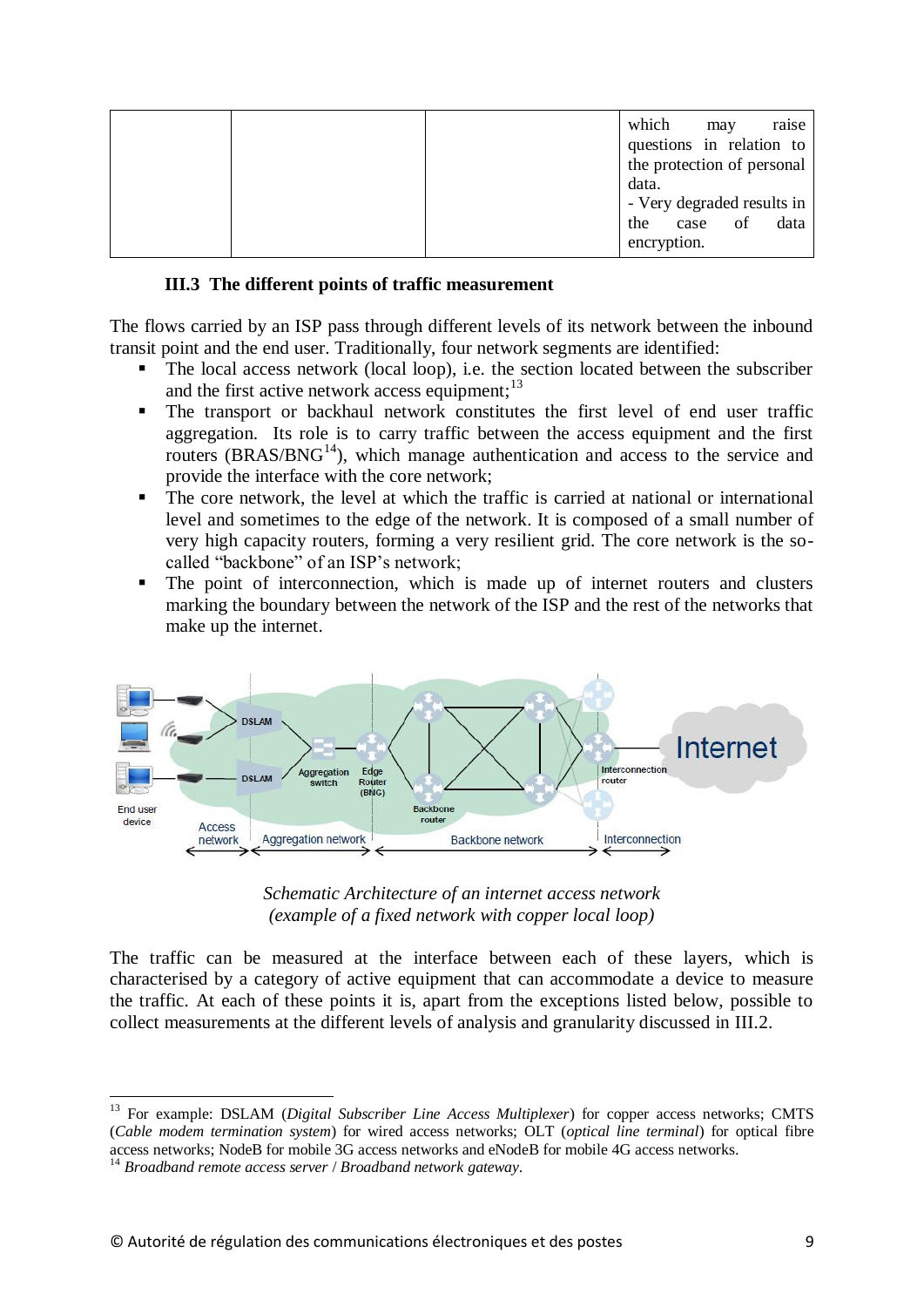|                                                                   | <b>Advantages</b>                                                                                                                                                                                                                                                                                                                                                                                                                                                                                   | <b>Limitations</b>                                                                                                                                                                                                                                                                                                                                                                                                                                                              |  |  |
|-------------------------------------------------------------------|-----------------------------------------------------------------------------------------------------------------------------------------------------------------------------------------------------------------------------------------------------------------------------------------------------------------------------------------------------------------------------------------------------------------------------------------------------------------------------------------------------|---------------------------------------------------------------------------------------------------------------------------------------------------------------------------------------------------------------------------------------------------------------------------------------------------------------------------------------------------------------------------------------------------------------------------------------------------------------------------------|--|--|
| <b>First active</b><br>equipment<br>(access) level<br>measurement | - The measurements carried out at<br>access level are exhaustive, since all<br>the individual flows are necessarily<br>routed via this segment of the<br>network.                                                                                                                                                                                                                                                                                                                                   | - The number of measurement points is<br>very high (in the order of tens of<br>thousands) which leads to increased<br>implementation costs, particularly in<br>terms of the number of licenses for the<br>measuring tools.<br>equipment is generally<br>Access<br>dedicated<br>transmission<br>and<br>$\mathsf{f} \Omega$<br>multiplexing, it is not adapted to a<br>granular analysis of traffic.<br>The<br>installation of specific equipment<br>might prove to be necessary. |  |  |
| <b>Edge router</b><br>(aggregation)<br>level<br>measurement       | - The number of measurement points<br>is reasonable at individual operator<br>scale (in the order of a few hundred).<br>- The measurements are carried out at<br>service access platform level (BRAS,<br>BNG), which aggregate and control<br>the traffic from the end users: all<br>subscriber traffic is therefore routed<br>via these.<br>- It is at the edge router (aggregation)<br>level that we observed the strongest<br>correlation between volume of routed<br>traffic and network costs. | - Certain flows routed in aggregate are<br>only divided into individual streams at<br>the access level and therefore are<br>measured only in a partial manner at<br>the backhaul (aggregation) level.                                                                                                                                                                                                                                                                           |  |  |
| <b>Interconnection</b><br>point level<br>measurement              | - The number of measurement points<br>is reduced (fewer than a hundred).<br>- The monitoring of traffic routed by<br>internet routers is a widespread<br>practice among operators.<br>- Each physical link identifies an<br>interconnected actor (transit operator,<br>exchange<br>point,<br>internet<br>actor<br>interconnected by means of private<br>peering).                                                                                                                                   | - Certain types of flows that are routed<br>in aggregate at the interconnection<br>point and are only divided into<br>individual streams at a lower level in<br>the network, are measured only in a<br>partial manner.<br>- Some flows do not pass through the<br>interconnection point and therefore are<br>not measured.                                                                                                                                                      |  |  |

### **III.4 Partial conclusion**

First of all, the Authority notes that DPI techniques, which provide fine-grained analysis of the nature of flows, must be discarded, without it being necessary to examine more precisely their technical or legal feasibility. This is because, in an environment where data encryption solutions are being more and more widely used (as described in the section [II.3\)](#page-3-0), DPI techniques do not enable a sufficiently complete view of the traffic.

A first method based on the Netflow/IPFix protocol and implemented at service access platform level, located on the border of the backhaul (aggregation) network, could be envisaged. This method would allow coverage of more traffic than at the interconnection point, and would enable a first level of identification to be carried out by analysing the origin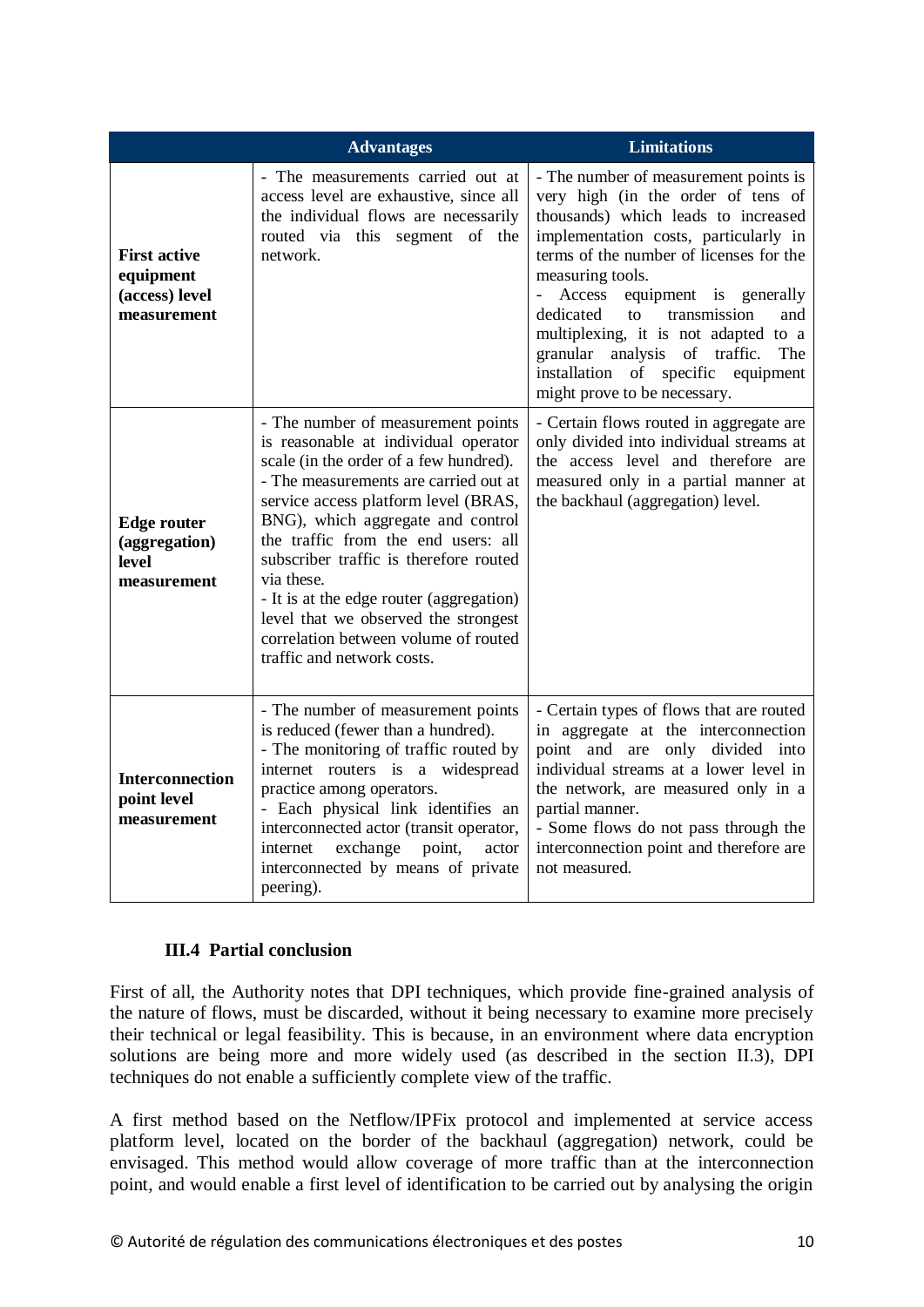and the destination of the flows. However, it is still based on a statistical sampling of the traffic, which does not provide easy verification of results and presents network performance degradation risks in case of widespread and intensive use.

A second method could be to read the meters continuously maintained by the network equipment (through the SNMP protocol). Applied at the level of the interconnection links, this method, while it does not make it possible to identify the origin, destination and the nature of the flows, does make it possible to determine the actor who passed the traffic to the ISP, thanks to the prior knowledge that ISPs have of interconnected partners. It also presents several advantages in terms of reliability of results and above all in terms of feasibility for the ISP. The Authority therefore considers that this method presents the best compromise in terms of the criteria of the analysis presented in section [I.](#page-0-0)

It should be noted, however, that this method does not allow traffic corresponding to content hosted within the ISP network to be measured. To take account of this traffic, measurements at the interconnection level should be supplemented by measurements carried out, using the same tools, at the level of the ISP network internal servers. Further work would be necessary, however, to verify the feasibility of these measurements and to specify the servers to be taken into account.

Finally, it is important to note that the two methods presented above are not complementary. Since each of these devices operates at a different measurement point in the network, their respective results would be difficult to reconcile and might lead to multiple counting of the same flows.

### <span id="page-10-0"></span>**IV Drawbacks and possibilities of bypassing a measuring device**

Several conveyance modes exist which should be taken into account when establishing a system for the measurement and characterisation of internet traffic. Some of these modes already widely integrated into the strategies of operators and CAPs for their traffic routing can lead to partial measurement of the relevant flows, depending on the measuring points selected.

Additionally, certain practices on the internet that aim to optimise bandwidth usage or to secure data exchanges may significantly reduce the ability of a measuring system to identify the origin, destination or nature of the flows. A stakeholder who did not want its traffic to be measured or identified could therefore use these as a bypass method.

In the context of this opinion, the Authority would like to point out several practices that can restrict the useful scope of a measuring device:

- Content hosting within the ISP network;
- $\blacksquare$  The development of peer-to-peer exchanges (i.e. the hosting of content by end users);
- The localisation of interconnections outside the national territory;
- **Multicast distribution**

This section will therefore consider the impact that various routing modes and possible bypass techniques can have on the ability of a tool to obtain comprehensive and reliable measurements and identify the origin and nature of flows.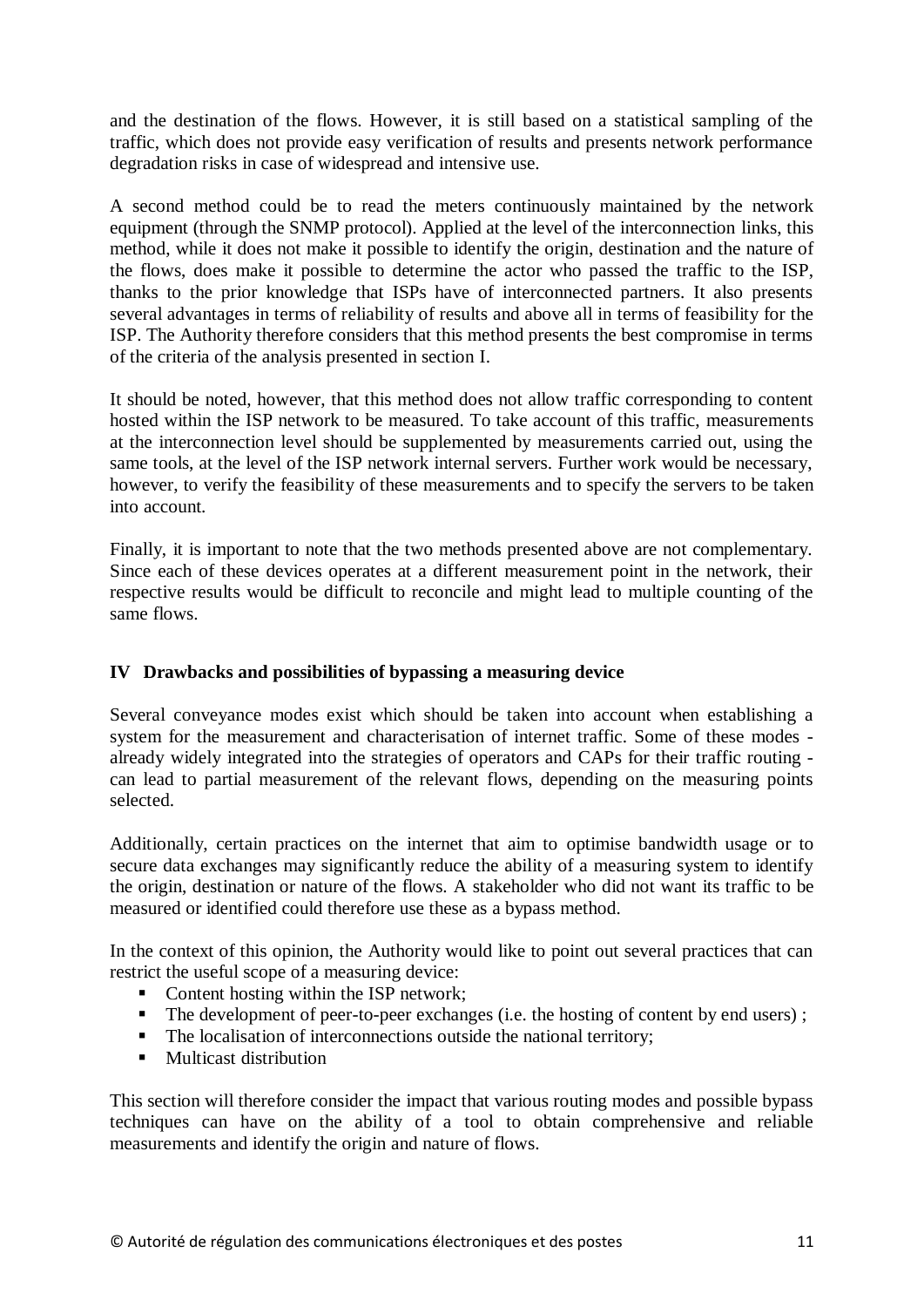### **IV.1 Content hosting within the ISP network**

Internal servers such as cache servers or on-net CDNs are platforms located within an ISP network, used to store local copies of certain content available on the internet. They aim to bring content closer to the users, in order to optimise cost and performance: their use thus reduces the use of interconnections. With this mode of transport, higher-audience content is routed only once through the interconnections to feed<sup>15</sup> these servers, which will subsequently serve users as many times as the content is requested.

According to the information gathered by ARCEP during the preparation of this opinion, it may be considered that a standard ratio between incoming and outgoing traffic for a cache server or a CDN is approximately 1:5. The use of cache servers or internal CDNs therefore enables a reduction of the use of interconnections of almost 80 per cent for content stored on them.



*Internal cache server operation*

A measuring device operating at the level of the ISP's interconnection points would account for the flows associated with each content only once, without being able to take into account the multitude of individual flows generated downstream in the network. The same goes for the content requested by the subscribers of an ISP who are hosted by the ISP itself: their traffic will not transit via the interconnection.

In order to ensure completeness of measurement in the case of content hosted within the ISP's own network, it is therefore necessary to place the measurement point downstream of the point of dissemination.

# **IV.2 Content hosted by end users: peer-to-peer**

Peer-to-peer or P2P is a technique that allows data to be exchanged between Internet users, as opposed to the client-server model, which is presently the more prevalent architecture on the internet. Specifically, each user becomes a content supplier, making content available to the other users of the service. This mode of transmission is used in the context of file-sharing applications or even in distributed computing and provides a solution to the availability and load issues inherent in centralised models.

<sup>1</sup>  $15$  Caching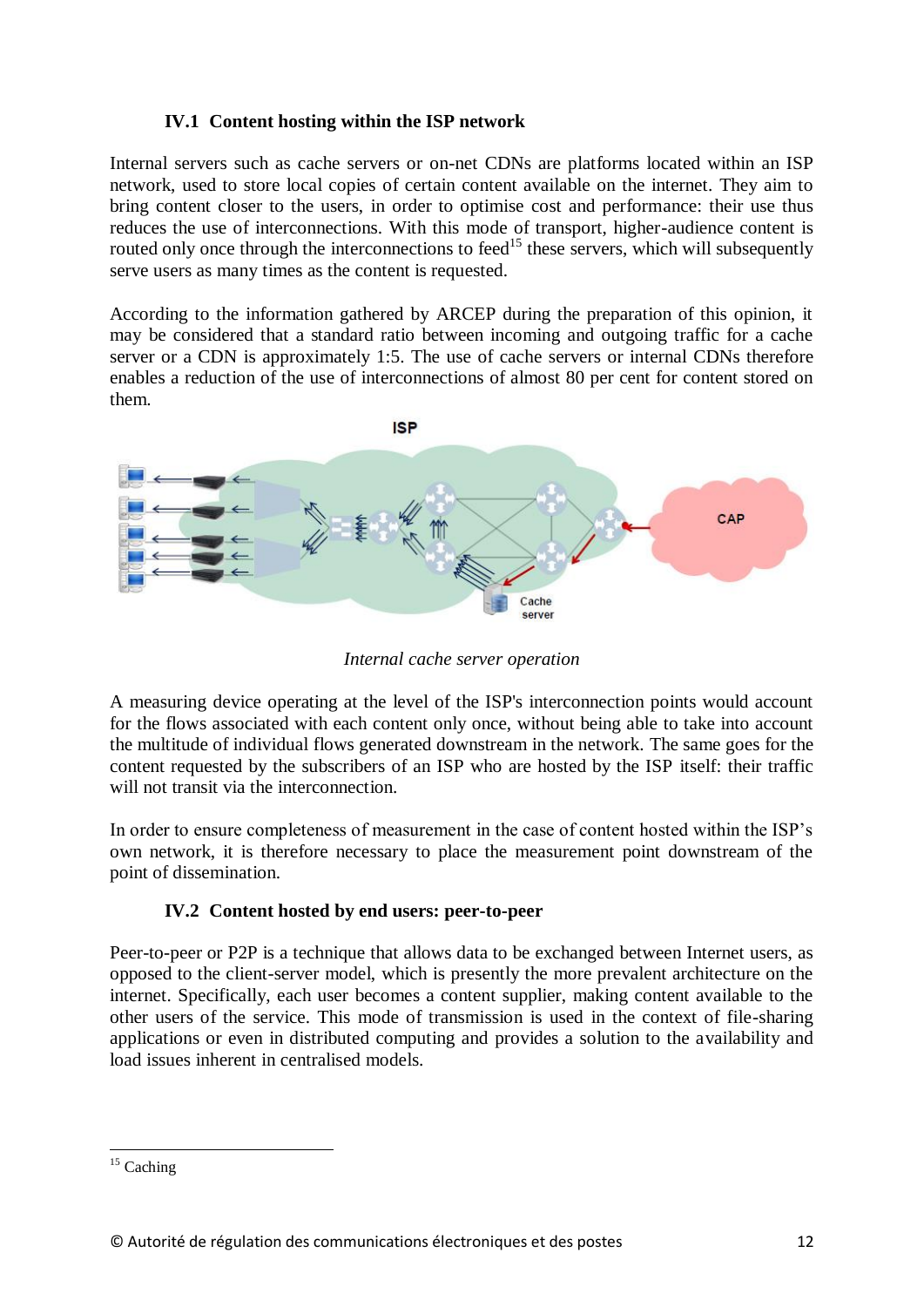

*Peer-to-peer traffic routing (between subscribers of a same ISP)*

Over the last few years, service publisher's interest in peer-to-peer type applications has been revived, especially for file sharing applications. In fact, in the context of bandwidth usage optimisation and routing cost reduction, several service providers are increasingly opting for this architecture.

Being exchanged between end users, the traffic associated with exchanges between the subscribers of a same ISP remains internal to the network. A measuring device operating at the interconnection level will therefore have no visibility of this traffic.

In addition, in the case of peer-to-peer exchanges, a tool that aims to identify the flows would designate the ISP customer who hosts the shared content as being the origin of the associated traffic.

# **IV.3 The localisation of interconnections outside the national territory**

Where a measuring device is implemented at the level of interconnection points, it is important to ensure that the legal basis for this tool does permit the collection of information from interconnections originating outside the national territory.

By default, some stakeholders might be incited to move their interconnections or to host their content abroad, which would have an adverse impact on investment and infrastructure deployment in France. This sort of network delocalisation could also degrade the quality of service experienced by users located in France, although this point would need to be assessed in the light of the nature of the services.

# **IV.4 Multicast distribution**

Multicast is used for the distribution of part of (linear) television services on IP, called "*IPTV*". It allows a provider, after retrieving and transforming the signals at the network headend, to route them in aggregated form for as far as possible, usually up to the last access equipment before the subscriber's line. Division into individual flows is carried out only at this level of the network, according to subscriber demands.

This mode of routing aims to optimise bandwidth usage on the networks by avoiding unnecessary division of identical individual flows (simultaneous viewing and broadcasting), as opposed to, for example, non-linear video services (individual viewing and broadcasting), which are generally disseminated in *unicast* (one flow end-to-end per subscriber).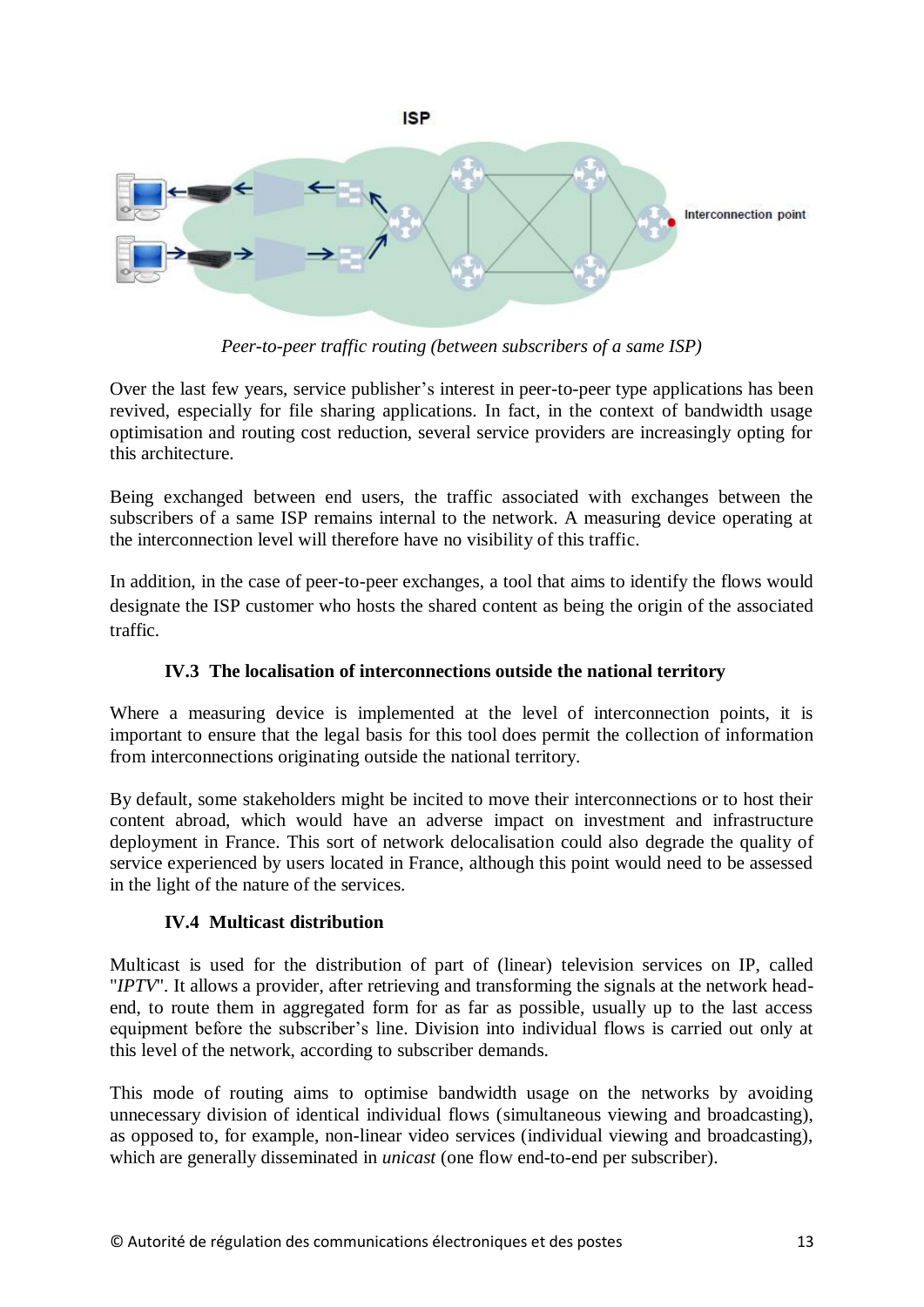In the context of multicast, the traffic is transmitted from the operator network head-end and the interconnection points at the network border are not used. A measurement system operating at this level will therefore not be able to quantify the related final consumption.



#### *Multicast distribution*

Similarly, a device operating at the backhaul level will measure only the aggregated feed without being able to take into account the traffic division which occurs downstream in the  $network^{16}$ .

However, from the data collected through its questionnaire, the Authority considers that aggregated multicast streams routed from the network head-end up to the access point, passing through the backhaul level, would only represent a bitrate of 1 to 2Gbit/s, as opposed to several Tbit/s, when all the individual flows consumed by subscribers are aggregated. This bitrate would represent more than half of the bandwidth available at end-user access level.

-

<sup>&</sup>lt;sup>16</sup> Cable networks being an exception, where the audiovisual streams are introduced downstream of the backhaul and are not therefore measured at this level.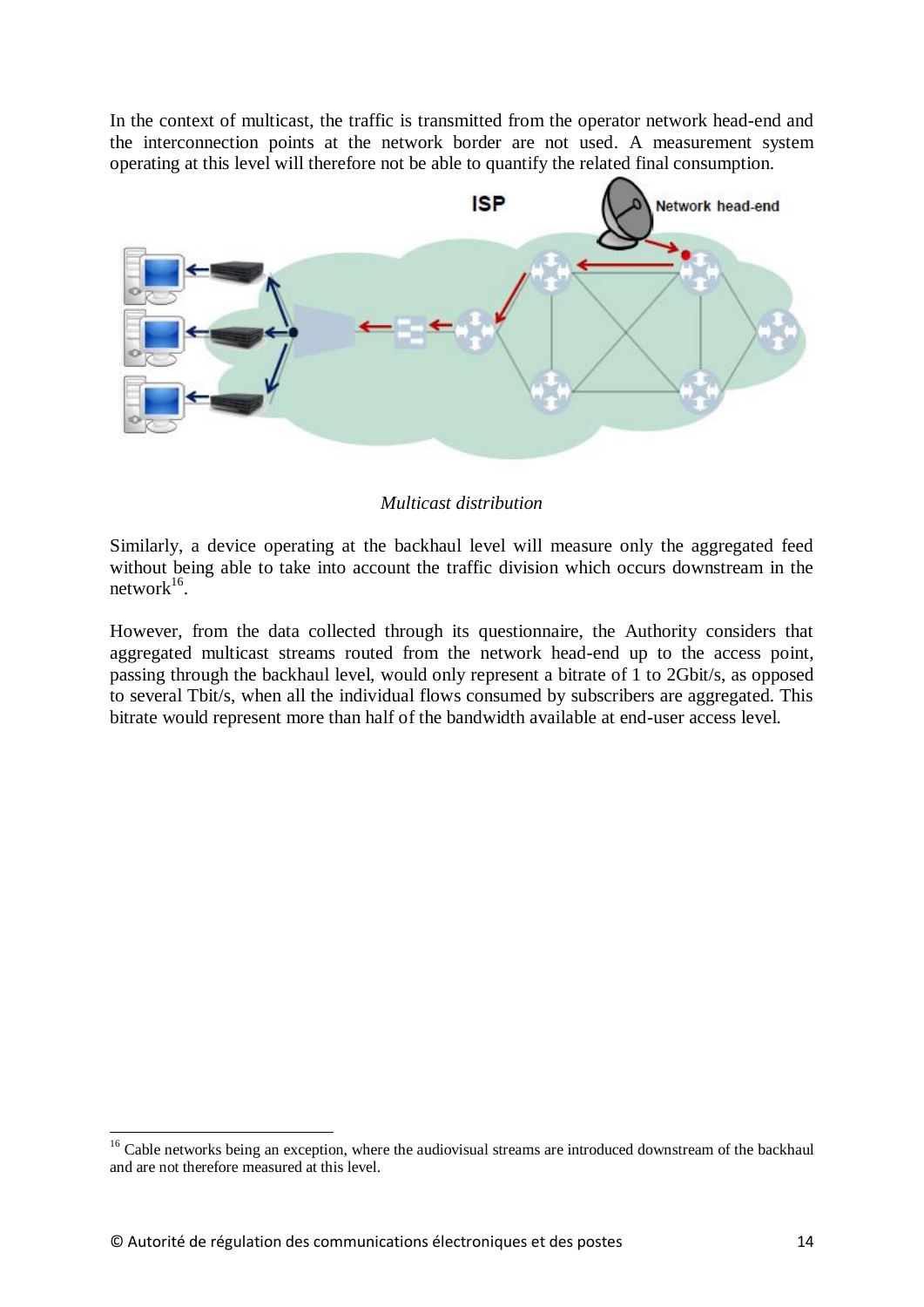### **V Conclusion**

Measuring internet traffic is a task made complex by the diversity of modes available for its delivery. IP packets may indeed take a variety of different, more or less direct paths to reach the end user, as part of a single exchange. These paths travel over multiple networks and can rely on cache servers – where a version of the requested content is stored – that are located more or less close to the end user.

Moreover, there is no single, unequivocal, infallible or exhaustive method for associating a traffic stream with a service. The nature of the traffic is indeed multifarious – e.g. live and ondemand video, telephone calls, files, websites, etc. – and one characteristic feature of the internet is the strong decorrelation between content, services and applications on the one hand and the networks used to carry them in a way that is largely undifferentiated, on the other. Identifying the type of service being carried therefore requires a very detailed analysis of the streams, which could not only raise concerns in the area of data privacy, but may be rendered inoperable by the encryption of the data being transmitted.

These drawbacks are intrinsic to how the internet operates, but also constitute its strength since they ensure both its resiliency and its openness.

It was with all this in mind that ARCEP assessed the different options for measuring internet bandwidth usage. These options were evaluated based on the following criteria: technical feasibility, cost and complexity of implementation and accuracy, completeness and verifiability of the collected data, while complying with the principles of internet neutrality and confidentiality of correspondence.

In terms of depth of analysis, the Authority concludes that measuring the volume of data traffic on a given link thanks to SNMP would make it possible to obtain accurate and verifiable results, and be relatively easy to implement, compared to other forms of analysis such as Netflow/IPFix or Deep Packet Inspection (DPI).

As to the point in the network where the measurements should be taken, ARCEP concludes that applying this method (i.e. measuring volume using SNMP) at interconnection points would prove a reasonable undertaking for internet service providers (ISP) from a technical and economic standpoint.

This type of measurement would have two drawbacks, however:

- Firstly, because it involves merely counting the number of packets transiting over the network, the stream is identified as coming from the interconnection partner. Generally speaking, this would be a technical intermediary (transit operator, Content Delivery Network, Internet Exchange Point (IXP) manager, etc.) and not a service provider;
- Secondly, because measurements are performed at interconnection points, they do not take into account (in any event not directly) the volumes of traffic being relayed under special conditions such as multicasting, peer-to-peer exchanges between two subscribers with the same ISP and transmissions from an ISP's own hosting centre or a server on its own network.

As a result, there is also a risk that implementing such a measurement system would lead certain players to adopt bypass techniques. Except for peer-to-peer traffic, which cannot be